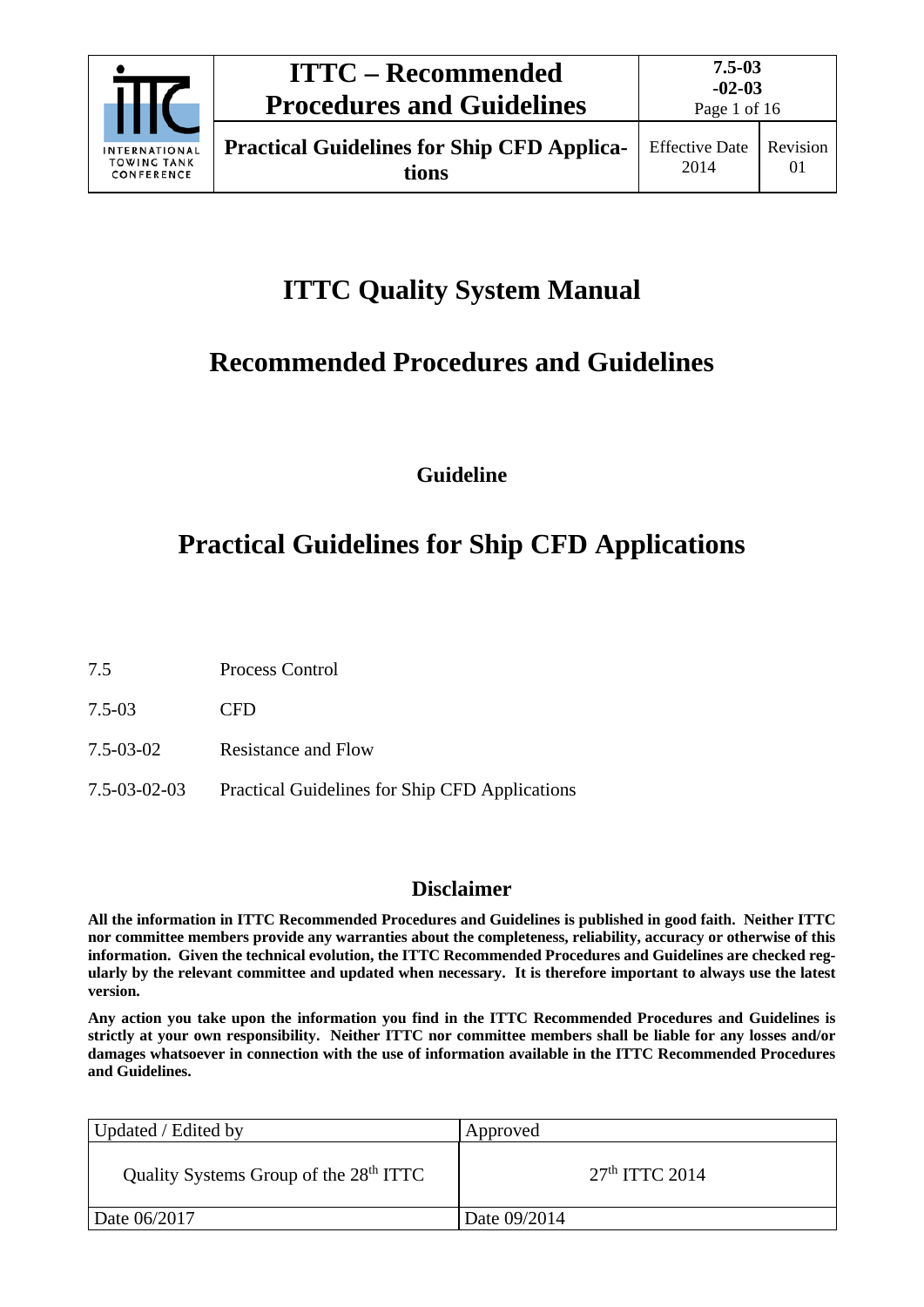

Page 2 of 16

01

**Practical Guidelines for Ship CFD Applications**

# **Table of Contents**

| 1. |     |       |                                                              |  |
|----|-----|-------|--------------------------------------------------------------|--|
| 2. |     |       |                                                              |  |
|    | 2.1 |       |                                                              |  |
|    |     |       | 2.2 Computational Domain and<br><b>Boundary Conditions 4</b> |  |
|    |     |       |                                                              |  |
|    |     | 2.3.1 |                                                              |  |
|    |     | 2.3.2 |                                                              |  |
|    |     | 2.3.3 | <b>Hybrid Grids and Other</b>                                |  |
|    |     | 2.3.4 |                                                              |  |
|    |     | 2.3.5 |                                                              |  |
|    |     | 2.3.6 |                                                              |  |
|    |     | 2.3.7 |                                                              |  |
| 3. |     |       |                                                              |  |
|    | 3.1 |       |                                                              |  |

|     | 3.2 Near-wall Modelling11          |  |
|-----|------------------------------------|--|
| 3.3 | Surface Roughness 11               |  |
| 3.4 | Numerical Schemes 12               |  |
| 3.5 |                                    |  |
|     |                                    |  |
| 3.7 | Parallel Computing 13              |  |
|     |                                    |  |
|     | 4. POST-PROCESSING 14              |  |
|     |                                    |  |
|     | 4.2 Verification and Validation 14 |  |
|     |                                    |  |
| 6.  | <b>REFERENCES TO OTHER CFD</b>     |  |
|     |                                    |  |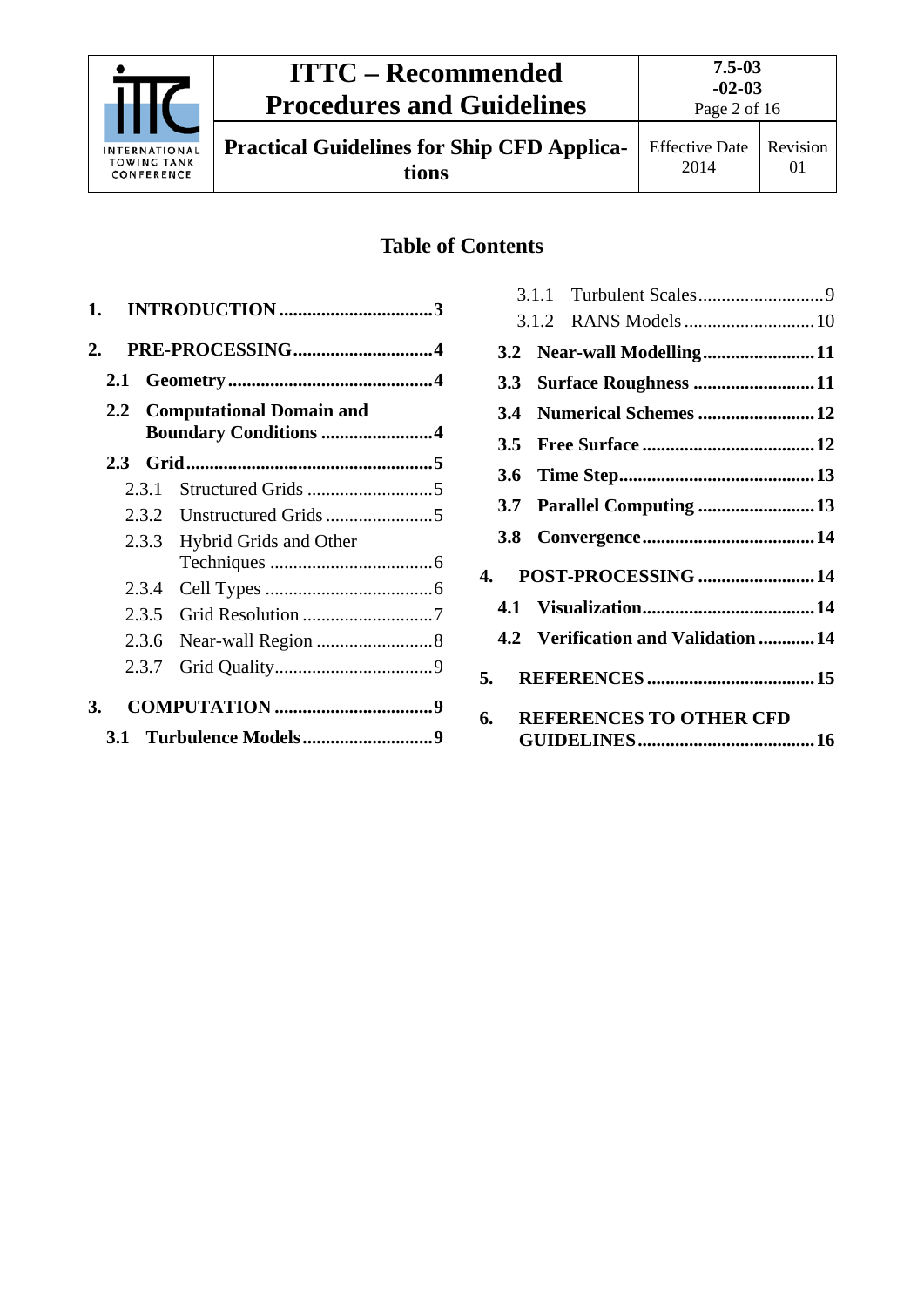

# **Practical Guidelines for Ship Self-Propulsion CFD**

### <span id="page-2-0"></span>**1. INTRODUCTION**

These guidelines describe recommendations and common practices for ship CFD applications in a general way. Separate specific guidelines cover the CFD process for other applications in detail.

In this guideline the CFD process is divided into three steps: pre-processing, computation, and post-processing. The pre-processing step involves the definition of the geometry, the computational domain, and the computational grid. The choice of the governing equations to be solved, the most suitable numerical techniques to be used to solve them and the real computational work are performed in the computational step. The post-processing step is the visualisation, the analysis, and the verification and validation of the results.

All these steps may be significantly different for different naval hydrodynamic problems, such as hull resistance, propulsion, manoeuvrability, sea keeping, sail aerodynamics, etc. However, the present document aims at providing good practice guidelines, which can be applied to most ship hydrodynamic applications. ITTC specific guidelines are available for ship resistance (7.5-03-02-04), self-propulsion (7.5- 03-03-01) and RANS calculations of nominal wakes (7.5-03-03-02).

For the applications covered by the present guidelines, the flow is mostly turbulent and the Reynolds numbers (*Re*) are of the order of 10<sup>6</sup> in model scale and  $10<sup>9</sup>$  in full scale,

$$
Re = \frac{\rho V L}{\mu} \tag{0}
$$

where  $V$  is the ship speed,  $L$  the length between the perpendiculars,  $\rho$  and  $\mu$  are the density and viscosity of the fluid, respectively.

The current guidelines are intended for applications with high Reynolds numbers, typical of ship hydrodynamics.

For free surface flow simulations, where the free surface between air and water is solved, the Froude numbers (*Fr*) are typically of the order of 0.1 and rarely above 1,

$$
Fr = \frac{V}{\sqrt{gL}}\tag{0}
$$

where  $q$  is the acceleration of gravity.

Both air and water are typically assumed to be incompressible, allowing uncoupling momentum and continuity equations from the energy equation. Therefore, velocity and pressure fields can be computed independently from the temperature field. This assumption remains valid for Mach numbers (*Ma*) smaller than about 0.3,

$$
Ma = \frac{v}{a} \tag{0}
$$

where *a* is the speed of sound.

Finally, these guidelines are written assuming that the solver is grid-based (either structured or unstructured) and based on the Reynolds Averaged Navier-Stokes equations (RANSE), as found in most commercial and academic CFD packages. Use of mesh-free methods is not covered in this guidelines. For a complete overview on the computational techniques, the reader is referred for example to Hirsch (1989 and 1990) and Ferziger & Peric (2002).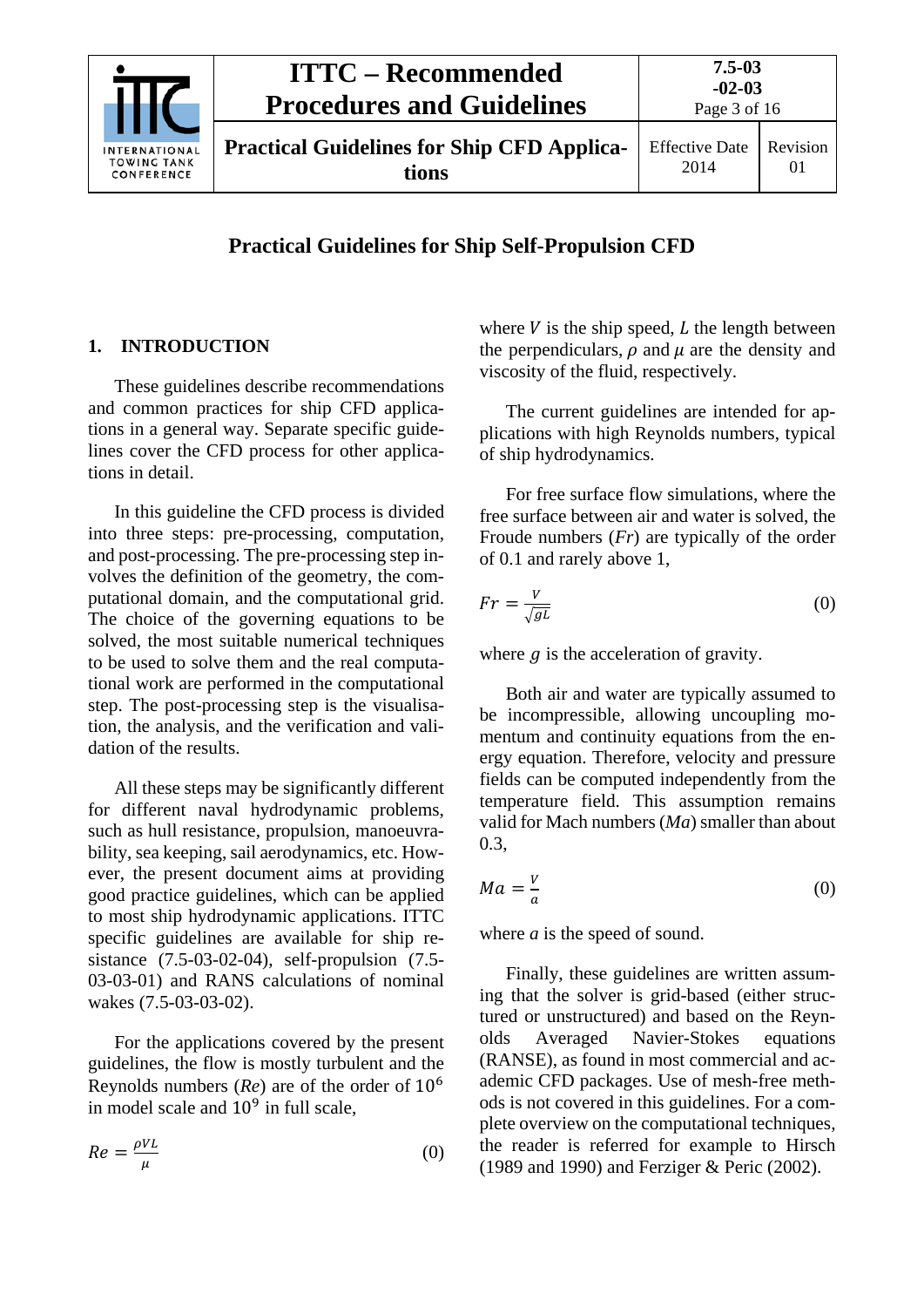

|    | <b>ITTC – Recommended</b><br><b>Procedures and Guidelines</b> | $7.5 - 03$<br>$-02-03$<br>Page 4 of 16 |          |
|----|---------------------------------------------------------------|----------------------------------------|----------|
| AL | <b>Practical Guidelines for Ship CFD Applica-</b>             | <b>Effective Date</b>                  | Revision |
| ĸ  | tions                                                         | 2014                                   |          |

# <span id="page-3-1"></span><span id="page-3-0"></span>**2. PRE-PROCESSING**

# **2.1 Geometry**

It is common practice to define the geometry in a CAD (Computer Aided Design) software, which allows for a high control of the surfaces. The geometry can be exported from the CAD software and imported into a CFD pre-processor software (grid generator) with a range of formats. One format compatible with most commercial software is IGES. The accuracy of the geometry should be checked to ensure that the imported surface definitions are reasonably smooth and connect within a given tolerance.

Indicative tolerances for the geometry are  $\pm 10^{-5}L$ , where *L* is the ship length for the hull for  $Re \sim 10^6$ . This tolerance may need to be reduced when smaller scale appendages, such as rudder or propellers, are to be included in the flow computations or when the flow computation requires smaller grid cells than the indicative CAD tolerance. Conversely, as this tolerance is based on the distance to the wall of the first grid point (see §2.3.6) if wall functions are used the geometry tolerance can be increased appropriately.

Due care and attention are required to resolve geometry features such as trailing edges that may be less than an order of magnitude larger than the geometry tolerance. Geometry features that are smaller than the geometric tolerance should be removed from the geometry before it is exported. It is recommended that any additional surfaces, curves or any other geometrical entities that are produced within the preprocessor software, be generated with the same tolerance of the original geometry.

The origin and orientation of the reference coordinate system should be chosen with care because the equations of motion will be solved with respect to this coordinate system and so

will be the computation of forces, moments, etc. Therefore, if the aim of the simulation is the estimation of a force (for example the resistance), it is recommended to have one coordinate axis aligned with that force, this to minimize the possibility of mistakes and to have the opportunity to monitor directly the quantity of interest, if an iterative procedure (in time, for example) is involved. On the other hand, if body motion is involved (as in the case of manoeuvring or sea keeping computations) the best choice of the frame of reference could be driven by the requirement for the rigid body motion solver. Moreover, in order to minimise chances of errors, it is recommended that the same coordinate system is used in both the CAD software and the pre-processor software.

# <span id="page-3-2"></span>**2.2 Computational Domain and Boundary Conditions**

In ship hydrodynamics, most of the problems involve external flows, i.e. the fluid is not contained into physical boundaries. Therefore, the computational domain, which represents the volume of fluid to be modelled, must be closed by additional surfaces that do not represent any physical boundary. In the more general case, the tested object is completely surrounded by fluid. In this case a prismatic computational domain can be considered. However, different geometries could better suit different grid topologies. Therefore, the shape of the computational domain should be dictated by the grid strategy in place (see §2.3.1).

The computational domain should include inflow and an outflow surfaces. A Dirichlet condition, i.e. a known velocity field, should be imposed on the inflow boundary. When no specific experimental data is known, the boundary condition should be placed sufficiently far from any solid wall in order to assume an undisturbed far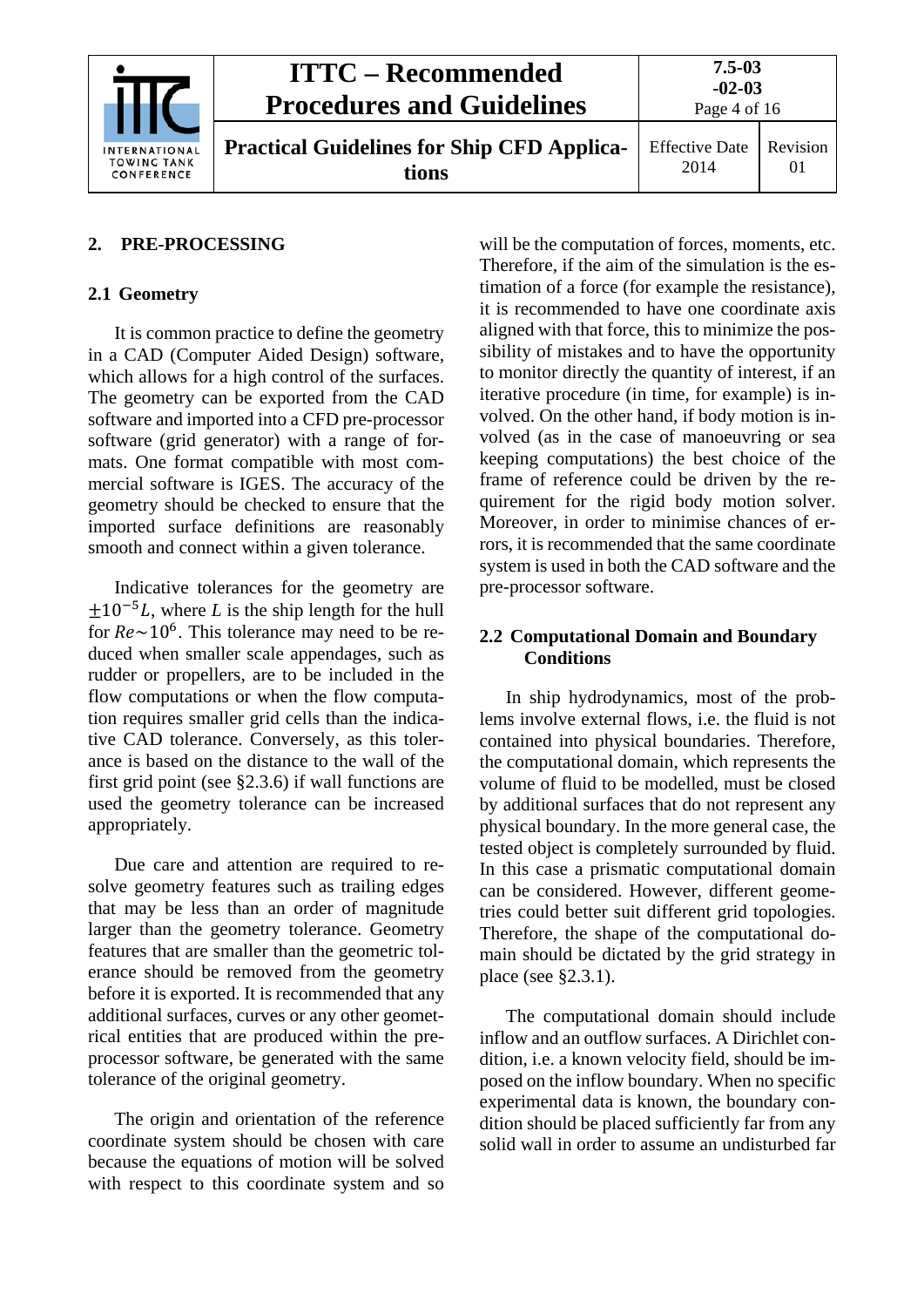|                                                   | <b>ITTC – Recommended</b><br><b>Procedures and Guidelines</b> | $7.5 - 03$<br>$-02-03$<br>Page 5 of 16 |                |
|---------------------------------------------------|---------------------------------------------------------------|----------------------------------------|----------------|
| INTERNATIONAL<br><b>TOWING TANK</b><br>CONFERENCE | <b>Practical Guidelines for Ship CFD Applica-</b><br>tions    | <b>Effective Date</b><br>2014          | Revision<br>01 |

field velocity. When significant lift force is generated with respect to the far field velocity direction, computing the correct deflection of the upstream streamlines is critical to the correct computation of the lift force. If *L* is the length of the lifting surface, the inlet face should be positioned at least 10*L* upstream of the lifting surface. Conversely, when the lift is negligible and the body is streamlined, the inlet face can be positioned as close as one length upstream the body.

Different boundary conditions can be used on the outflow face, though the most robust option is a Neumann condition (zero gradient) for velocity and pressure. The distance between the outflow face and the body mainly depends on the generation of lift and, for free surface computations, on the reflection of gravity waves. When large lift force is generated, the outlet face should be at least 20*L* downstream the lifting surface, while for other cases the outlet face should be at least *L* downstream the geometry.

The other non-physical boundaries of the domain should also be placed at least *L* away from the geometry. For towing tank walls symmetry, imposed velocity or slip conditions can be used, with symmetry the most commonly used.

# <span id="page-4-0"></span>**2.3 Grid**

Details on the grid generation process will largely depend on the solver and the type of grid that it can handle (structured multi-block, unstructured, overset, etc.); here are some general guidelines that apply to most solvers.

# <span id="page-4-1"></span>2.3.1 Structured Grids

Structured grids employ quadrilateral in 2D and hexahedra in 3D and show regular connectivity. Grid topology is the mapping relation between the grid in the physical space  $(x, y, z)$  and the computational space  $(i, j, k)$ . The physical space can be mapped into one computational space or it can be broken down into several spaces. The latter approach is known as a multiblock approach.

For grids made of a single block around a single isolated geometry, O-O or H-O topology is adopted in most cases, although C-O and H-H grids can be applied; see Thompson *et al.* (1985) for examples of these topologies. In either topology, the grid lines in the girth-direction are Otype. The longitudinal grid lines in O-O grids wrap around the geometry whereas those in H-O grids start from the inflow boundary and go through regions ahead of the geometry, side of and aft of it. Thus, when the total number of grid points and the number of grid points along the lines in the normal and in the girth directions are fixed, O-O grids can accommodate more grid points along a geometry than H-O grids. Also, O-O grids can be adapted more easily to a rounded geometry. On the other hand, since the grid lines in the normal directions spread to the outer boundary in O-O grids, the grid resolution in the wake region and the region away from the geometry tends to be lower than the H-O grids. Therefore, the choice of grid topology should be based on the nature of the geometry and on consideration of which areas or features of the flow field are more important than others

# <span id="page-4-2"></span>2.3.2 Unstructured Grids

Unstructured grids do not show a defined topology and can be generated much more easily, resulting in a big advantage for unstructured grid technology. The cells can have several possible shapes (tetrahedral, hexahedra and other polyhedral). However, the resolution of key flow details such as boundary layers and wakes can lead to significantly higher number of cells than equivalent structured grids (see §2.3.4 and  $$2.3.5$ ).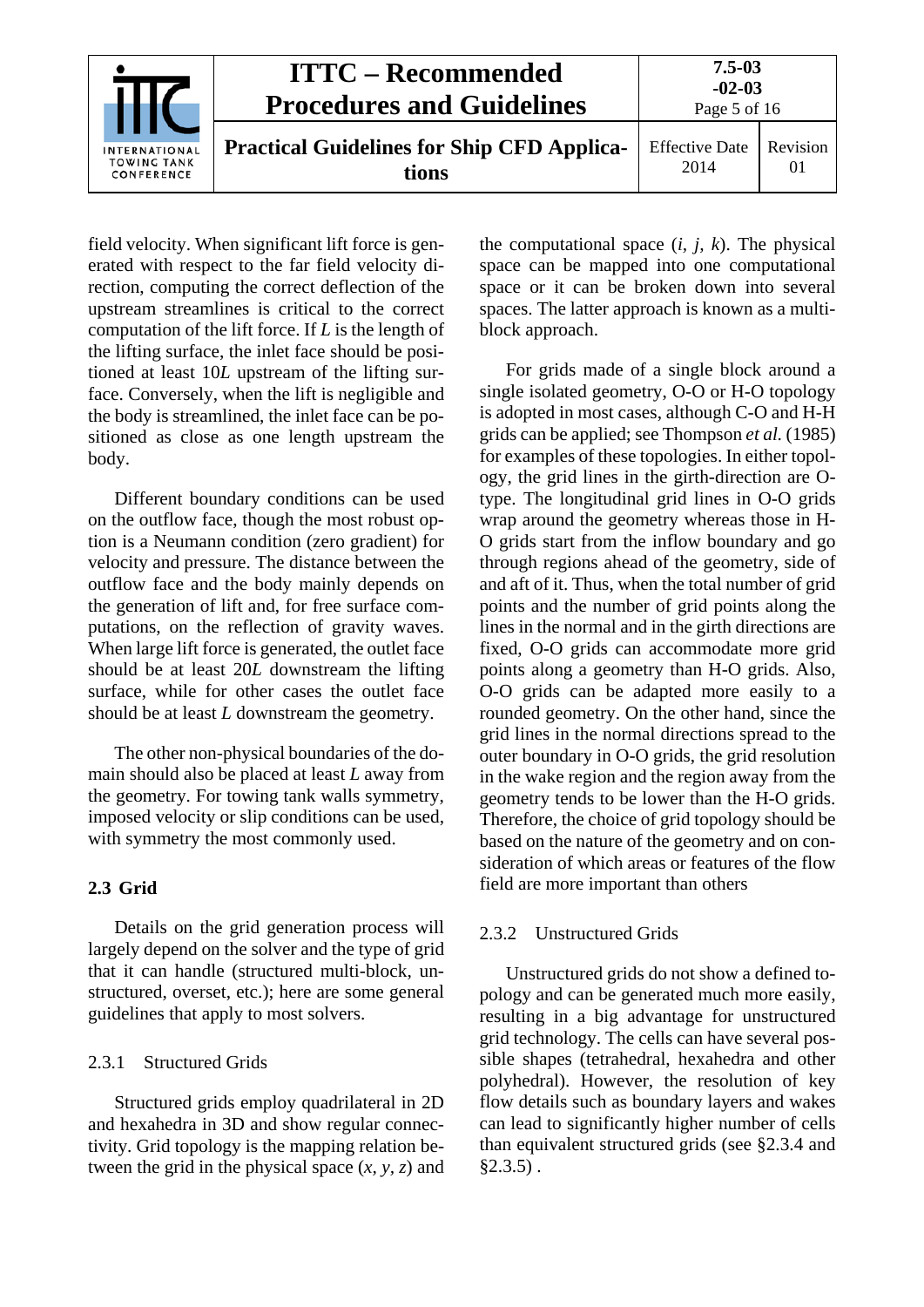|                                                   | <b>ITTC</b> – Recommended<br><b>Procedures and Guidelines</b> | $7.5 - 03$<br>$-02-03$<br>Page 6 of 16 |                      |
|---------------------------------------------------|---------------------------------------------------------------|----------------------------------------|----------------------|
| INTERNATIONAL<br><b>TOWING TANK</b><br>CONFERENCE | <b>Practical Guidelines for Ship CFD Applica-</b><br>tions    | <b>Effective Date</b><br>2014          | Revision<br>$\Omega$ |

Unstructured solvers require typically more memory, are slightly slower and have less accuracy than an equivalent structured solver. This is due to the extra information needed to store and process the grid connectivity and implementation complexities that prevent the use of higherorder schemes.

# <span id="page-5-0"></span>2.3.3 Hybrid Grids and Other Techniques

Hybrid grids can use both structured and unstructured grids in different parts of the domain. Non-conformal grids are those where the points or cells on a surface do not match. Non-conformal grids are often used at the boundaries between blocks discretized with different grid densities, or on moving (sliding) grids. These types of grids are often required for wake flow analysis where it is important to capture small flow features.

The flow solution algorithm must use special coding in order to interpolate between the nonconnected grids. For some methods this interpolation scheme may be defined by interfaces, where the interpolation method is defined across grid boundary surfaces, for other methods the interpolation scheme is defined by overlaps, where the interpolation is defined across local grid volumes. For both of these types of interpolation schemes the formal order of accuracy is likely to be reduced, especially when there are large differences between the grid resolutions and topologies of donor and receptor grids. However, this type of approach can be used to considerably simplify the grid generation process so that locally better quality grids can be produced around the various geometry components and assembled together to form a complete grid.

Non-conformal grids should be used with care because undesirable wave reflections can occur at the interfaces or overlapping regions if the interpolation scheme is unable to resolve correctly the change in grid. This can be alleviated by ensuring that the local change in the grid across the non-conformal region is minimized with similar grid resolution and spacing used for both grid regions. Non-conformal grids can also use different cell types to assist the grid generation process, for example a grid for a detailed rudder with skeg and end plates can be produced using a local prism/tetrahedral grid which is embedded inside a multiblock grid for the hull.

Overset grids are formed by blocks that overlap in space. These grids are particularly convenient when the different blocks experience a relative motion and therefore the overlapping changes with time. For instance, overset grids can be used for ship propulsion where one grid is used for the hull and another is used for the propeller.

#### <span id="page-5-1"></span>2.3.4 Cell Types

Quadrilateral (2D, 4-sided) and hexahedral (3D, 6-sided) cells are supported by almost all CFD codes. Topological attributes of these cells – presence of opposing faces, and relative locations of cell centres and face centres – have been found to be beneficial to spatial accuracy of numerical solutions. In structured grid-based solvers, the presence of stencils (e.g., *i, j, k* coordinates in the computational domain) readily accommodates high-order discretization schemes (e.g., fifth-order convection scheme) that can enhance spatial accuracy. They are also efficient in terms of usage of cells, since they can be clustered and/or stretched as needed to economically increase the resolution in particular regions (such as boundary layers, or region where large velocity gradients occur). The main shortcoming of these structured grid cells is that it is often very hard to generate high-quality grids for complex geometries.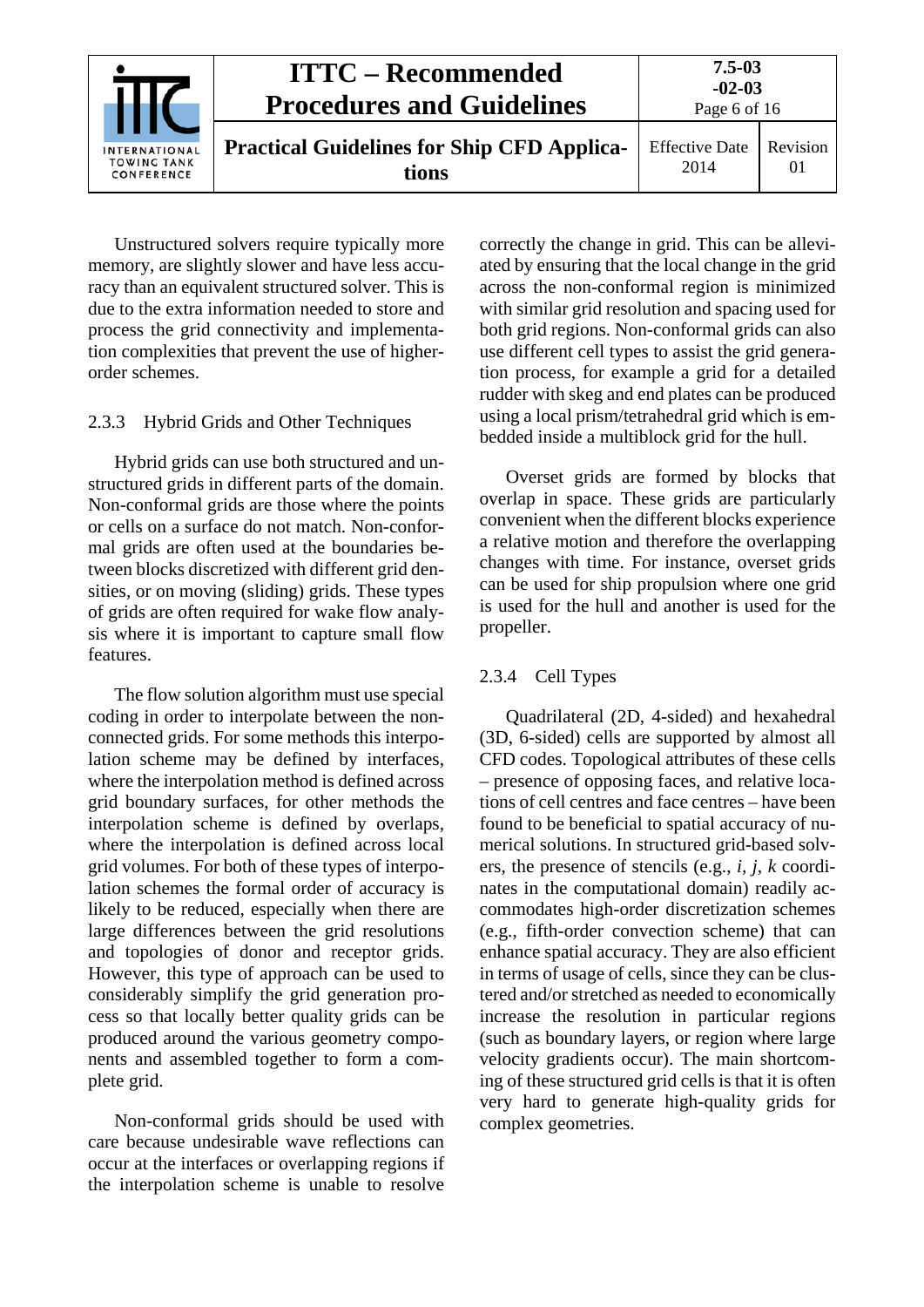|                                                   | <b>ITTC – Recommended</b><br><b>Procedures and Guidelines</b> | $7.5 - 03$<br>$-02-03$<br>Page 7 of 16 |                |
|---------------------------------------------------|---------------------------------------------------------------|----------------------------------------|----------------|
| INTERNATIONAL<br><b>TOWING TANK</b><br>CONFERENCE | <b>Practical Guidelines for Ship CFD Applica-</b><br>tions    | <b>Effective Date</b><br>2014          | Revision<br>01 |

Unstructured grids give more flexibility in the choice of cell types, simplifying grid generation for complex geometries. The majority of unstructured CFD solvers allow use of arbitrary polyhedral cells such as quadrilaterals and triangles in 2D; and hexahedra, tetrahedra, wedges, pyramids and prisms in 3D to name a few, and combination of all them (hybrid grids). In a typical unstructured grid, the boundary layer is discretized using a prism grid grown out of a triangular grid on the wall, and a tetrahedral grid is used elsewhere away from wall. Compared to typical structured grids, gridding time can be dramatically reduced with unstructured grids. Spatial accuracy for unstructured grid cells such as triangles, tetrahedra, and pyramids can be lower than that for quadrilateral and hexahedral cells. Unstructured grids usually require a larger number of computational points than structured grids in order to achieve a comparable accuracy. Furthermore, spatial accuracy of the majority of unstructured grid finite volume solvers is limited to second order.

Which cell types to use for a given problem really depends on many factors such as the solver (what cell types can the solver support), objective of the computation (do fine details of the flow need to be resolved?) and hardware resources (are computational resources available to run cases involving large grids?). For relatively simple geometries, consider using a highquality hexahedral grid. However, if body-motion (e.g. free sinkage and trim) is involved, consider using overset grids if your CFD solver includes this capability.

For complex geometries (e.g. a fully-appended ship) for which a high-quality structured grid is difficult to generate, consider using an unstructured grid (preferably a hybrid unstructured grid) or overlapping grids.

Avoid using tetrahedral cells for boundary layers, near the free surface, and in the regions

where high resolution is required. The use of hexahedral or prismatic cells would result in higher accuracy and better convergence rates.

# <span id="page-6-0"></span>2.3.5 Grid Resolution

The number of grid points, and therefore the resolution of the grid, should be decided based on the chosen turbulence model and on the temporal and spatial scales of the flow features of interest. In the following some practical guidelines are provided but interested readers can find in Pope (2000) and Sagaut (2006) more rigorous discussion based on the physics of the resolved time and statistical averages of the flow field, and the modelled turbulent fluctuations.

Whenever possible, use hyperbolic grid generators to guarantee as much as possible an orthogonal grid near the wall. Grids orthogonal to the domain boundaries, where the boundary conditions are imposed, are recommended. For some boundary conditions, such as symmetry and wall conditions, this orthogonality condition may be mandatory for some solvers.

Provide refinement where flow features of interest are expected, in accordance with the size of the feature to be simulated. Where the flow features of interest are not known before-hand, it may be necessary to use an iterative process to establish the existence of the key flow features for a given geometry. This requires obtaining and examining an initial flow solution, and subsequent grid refinement in the regions of interest. This process should be carried out until some measure of grid refinement is satisfied to ensure that flow features are sufficiently resolved.

If overset grids are used, check that overlap is sufficient for the number of fringes that are needed in the code and the order of accuracy. If motions are computed, this requirement holds for all time steps.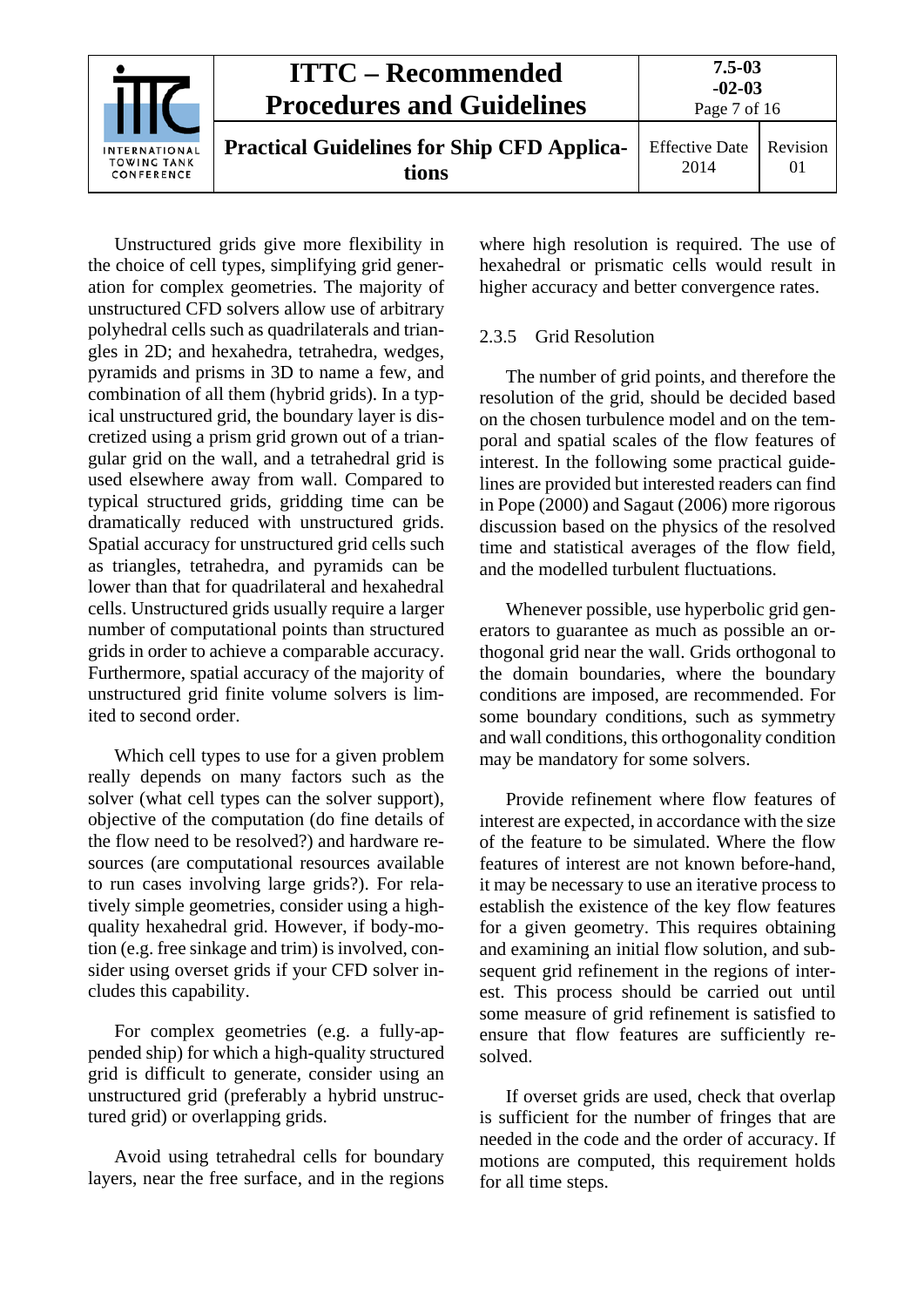|                                                   | <b>ITTC</b> – Recommended<br><b>Procedures and Guidelines</b> | $7.5 - 03$<br>$-02-03$<br>Page 8 of 16 |                |
|---------------------------------------------------|---------------------------------------------------------------|----------------------------------------|----------------|
| INTERNATIONAL<br><b>TOWING TANK</b><br>CONFERENCE | <b>Practical Guidelines for Ship CFD Applica-</b><br>tions    | <b>Effective Date</b><br>2014          | Revision<br>01 |

Ensure sufficient resolution where high curvature geometry is present, especially around leading and trailing edges. An appropriate grid structure can enable more efficient use of computing resources but at the expense of increased grid generation time and complexity.

In free surface flow simulations, when the free surface is modelled, always use orthogonal grids to resolve it if possible. Use no less than 40 grid points to resolve the shortest wave length when a second-order spatial accuracy is used, though this condition may be extremely expensive and unnecessary for low Froude number flows. The same resolution can be achieved with different spatial accuracies varying linearly the spatial resolution. For instance, for a fourthorder spatial resolution, using 20 grid points is equivalent to using 40 grid points with a secondorder spatial resolution.

# <span id="page-7-0"></span>2.3.6 Near-wall Region

The number of grid points within the boundary layer is determined by the level of accuracy required, the turbulence model chosen, and whether wall functions are used.

Guidelines are provided in terms of the nondimensional wall distance of the first point from the wall,  $y^+$ . We define

Friction velocity:

$$
u^* = \sqrt{\frac{\tau_w}{\rho}}\tag{0}
$$

Non-dimensional wall velocity:

$$
u^+ = \frac{u}{u^*} \tag{0}
$$

Non-dimensional wall distance:

$$
y^+ = \frac{\rho u^*}{\mu} y \tag{0}
$$

where  $\tau_w$  is the skin friction on the wall, u the local streamwise velocity component, and y is the wall-normal coordinate.

A near-wall turbulence model resolving the laminar sub-layer needs at least 3 points inside it, which using  $y^+ = 2$  results in an expansion ratio of 1.5, the largest acceptable, but a maximum value closer to 1.2 is recommended. In most cases a  $y^+ \le 1$  will be used with expansion ratios around 1.1. Wall functions start farther out in regions of smaller velocity gradients and can use larger expansion ratios, as large as 1.2 for coarse grids. When direct integration is used the total number of points within the boundary layer can be very large, more than 20, while when wall functions are used, then less than 15 grid points could suffice. For wall functions, it is recommended that the first point from the wall is well within the logarithmic layer of the boundary layer, therefore:  $30 < y^+ < 100$ .

Table 1 summarizes the recommended values.

|                   | First point         | Expan-<br>sion ra-<br>tio | Points<br>within<br>boundary<br>layer |
|-------------------|---------------------|---------------------------|---------------------------------------|
| Near<br>wall      | $y^+ \leq 1$        | 1.2                       | 20                                    |
| Wall<br>functions | $30 < y^+$<br>< 100 | 1.2                       | 15                                    |

Table 1. Recommended values for grid design at the wall.

Once the desired  $y^+$  has been chosen (either to comply with wall function requirements or to resolve the boundary layer), the distance  $y$  of the first point from the wall can be computed as follows:

$$
y = \frac{y^+ L}{Re_L \sqrt{\frac{c_f}{2}}}
$$
 (0)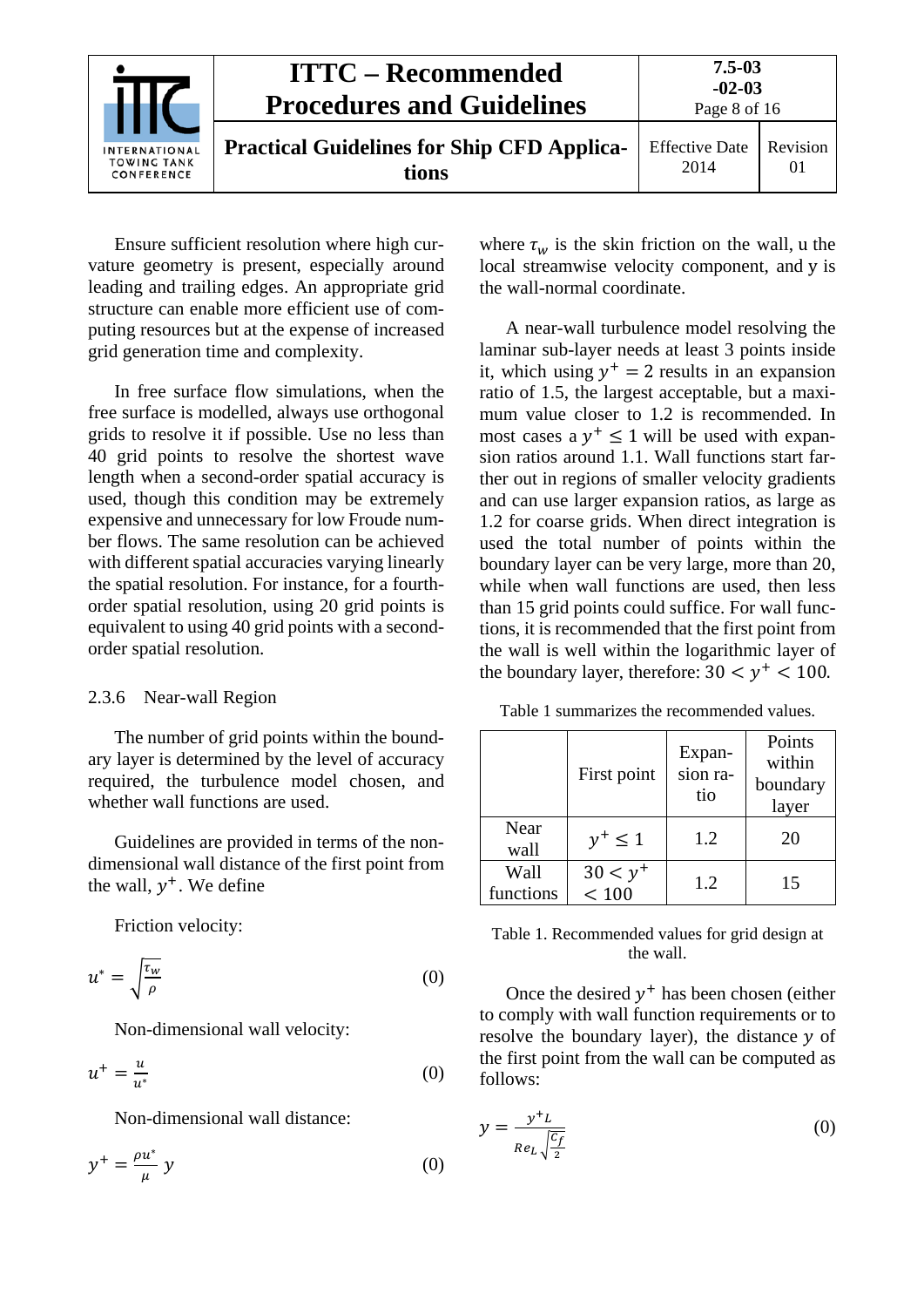

where  $C_f$  is the friction coefficient, which can be estimated *a priori* considering an equivalent boundary layer on a flat plate with zero pressure gradient. In particular, for laminar flow conditions

$$
C_f = \frac{1.328}{\sqrt{Re_L}}\tag{0}
$$

for transitional flow conditions

$$
C_f = \frac{0.455}{[\ln(Re_L)]^{2.58}} - \frac{1700}{Re_L}
$$
 (0)

for turbulent flow on a smooth surface

$$
C_f = \frac{0.455}{[\ln(Re_L)]^{2.58}}
$$
 (0)

and for fully turbulent flow on a rough surface with roughness height  $\varepsilon$ 

$$
C_f = \frac{1}{\left[1.89 - 1.62 \ln\left(\frac{\varepsilon}{L}\right)\right]^{2.5}}\tag{0}
$$

See §3.3 for more details on the roughness height.

Equations (8-11) do not take into account the surface curvature and the pressure gradient. For the friction coefficient over a ship hull, the 1957' ITTC formulation allows a better approximation of full scale friction resistance from model scale friction resistance:

$$
C_f = \frac{0.075}{[\log_{10}(Re_L) - 2]^2} \tag{0}
$$

It should be noted that Eq. (12), though widely used and accepted, was developed for typical hull forms in existence before 1957 and thus it may not produce good results for modern and unconventional hull forms.

Since Eqs. (7-12) are only generic approximations,  $y^+$  should always be checked *a posteriori* once the solutions are obtained and if necessary the grids should be modified accordingly.

#### <span id="page-8-0"></span>2.3.7 Grid Quality

Check the grid quality to guarantee that all volumes are positive (positive Jacobian in structured grids), skewness and aspect ratio are acceptable, and that orthogonality is nearly satisfied in most places.

Typically, the 3x3 determinant for structured grids should be greater than 0.3, as a measure of the Jacobian and associated skewness. However, it may be necessary to have a few small cells where the 3x3 determinant is no better than 0.15. For these cases it may be necessary to use a smaller time step or increased under-relaxation in order to achieve converged results.

#### <span id="page-8-2"></span><span id="page-8-1"></span>**3. COMPUTATION**

#### <span id="page-8-3"></span>**3.1 Turbulence Models**

#### 3.1.1 Turbulent Scales

As mentioned in the Introduction, these guidelines assume that the incompressible Navier-Stokes equations for Newtonian fluids are solved. The Reynolds number range is such that laminar to turbulent transition occurs and turbulent flow must be modelled. In the present guide it is assumed that the turbulence is modelled with a RANS approach, where the instantaneous velocity is split into the sum of its statistical average and a turbulent fluctuation which is modelled by the turbulence model. It has to be highlighted that, when dealing with unsteady flow fields, it is assumed that a clear separation between the time scales of the mean motion and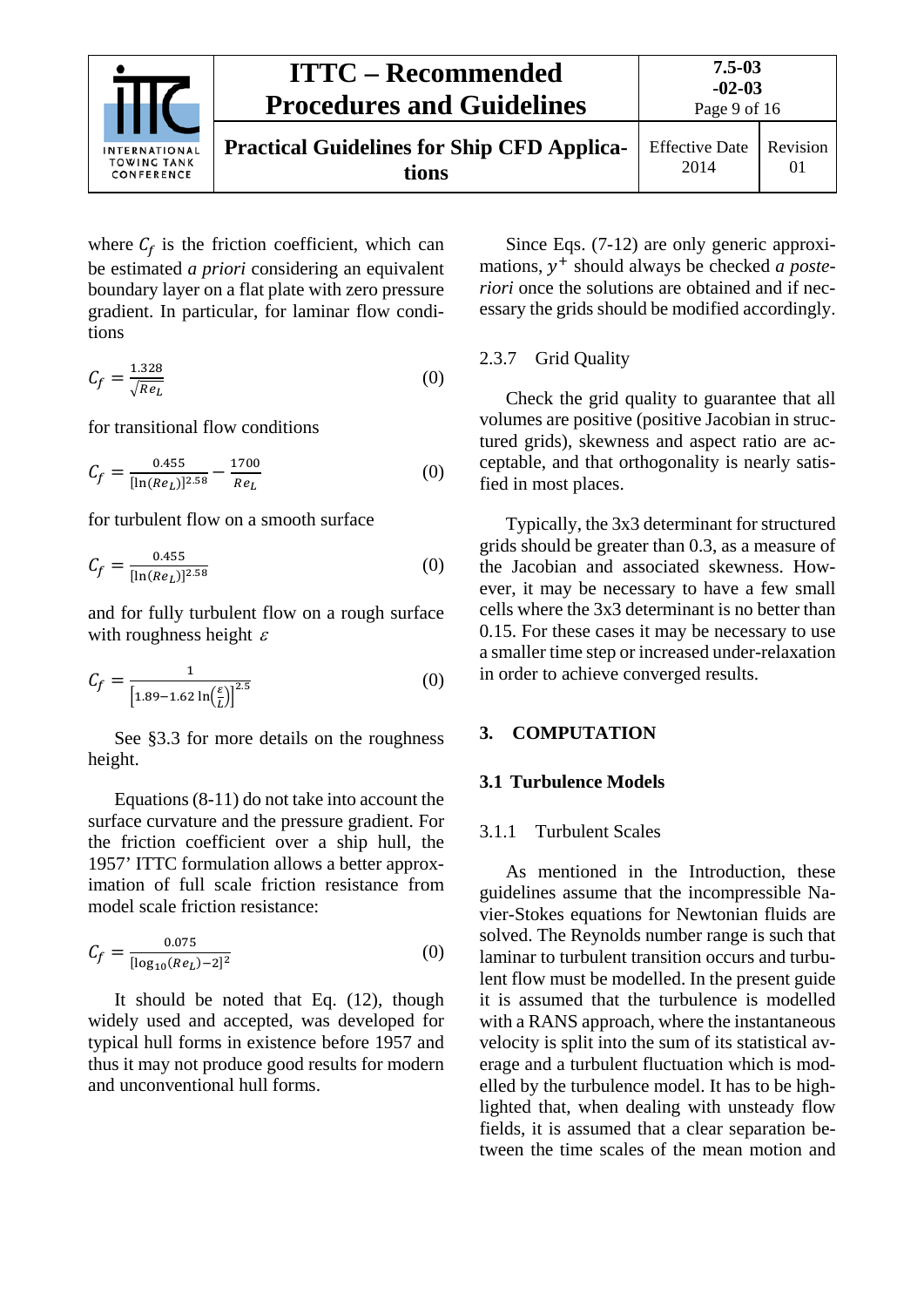|                                                          | <b>ITTC – Recommended</b><br><b>Procedures and Guidelines</b> | $7.5 - 03$<br>$-02-03$<br>Page 10 of 16 |                |
|----------------------------------------------------------|---------------------------------------------------------------|-----------------------------------------|----------------|
| <b>INTERNATIONAL</b><br><b>TOWING TANK</b><br>CONFERENCE | <b>Practical Guidelines for Ship CFD Applica-</b><br>tions    | <b>Effective Date</b><br>2014           | Revision<br>01 |

time scales of turbulent motion exists. The fundamental assumption in unsteady RANS computations is that the averaging time is bigger than turbulent time scales (which are averaged) but much smaller than mean flow time scales (which are solved).

It is worth noting more computationally demanding approaches are becoming more and more common in recent years. Direct Numerical Simulation (DNS) solves the Navier-Stokes equations to the resolution of the smallest turbulent scales but needs grids and time resolution which are not yet achievable for high Reynolds numbers, such as those typical of ship hydrodynamic applications.

Large Eddy Simulation (LES) does not average the Navier-Stokes equations in time, but filters them in space. This results in transient computations on extremely dense grids as they aim to resolve the larger turbulence scales and modelling the scales smaller than the grid resolution. LES is used currently for highly demanding flows where the transient nature of the turbulence needs to be resolved to smaller scales, like in the case of acoustic noise.

Detached Eddy Simulation (DES) is a hybrid method that reduces the required computational effort by solving the (unsteady) RANS equations in the near-wall region and applying LES in the rest of the domain.

# <span id="page-9-0"></span>3.1.2 RANS Models

Turbulence modelling has been an important research topic over the past decades. A large number of models have been proposed, tested and applied, but no universal model has been developed. Thus one is forced to choose the best model available for each specific application. The majority of turbulence models are based on the so-called Boussinesq hypothesis, which defines a turbulent or eddy viscosity (as opposed to the molecular viscosity) to account for the effect the turbulence motion has on the mean flow. For a detailed description of turbulence models, see for example Wilcox (2006).

Zero-equation, or algebraic models express the eddy viscosity in terms of the mean flow variables and mean flow gradients without solving any additional equations. They are hardly ever used in ship hydrodynamic applications.

One-equation models solve one additional equation (i.e. in addition to the momentum and mass conservation equations) for the eddy viscosity. Regularly used in ship hydrodynamics are models by Menter and by Spalart-Allmaras. These models are sometimes extended with a correction for vortical flow, to improve wake field predictions.

Two-equation models solve two additional equations for the eddy viscosity, one for the turbulence kinetic energy (*k*), and one for its dissipation rate (typically  $\varepsilon$  or  $\omega$ ). These models have shown to be able to give accurate predictions in ship hydrodynamics, especially certain versions of the  $k - \omega$  model and are by far the most applied ones (80% of the submissions for the Gothenburg 2010 Workshop, see Larsson *et al.*, 2013).

An important class of turbulence models, not based on the Boussinesq hypothesis, are the Reynolds-stress models, and versions thereof. Rather than introducing an eddy-viscosity, they aim to solve the equations for the six Reynolds stress components directly. Apart from that, additional equations have to be solved, since terms in these equations require modelling as well. Consequently, Reynolds-stress models are more computationally intensive, and often harder to converge, compared to one or two-equation models. However, they contain more physics and are therefore be able to capture flow features that cannot be solved by eddy-viscosity models.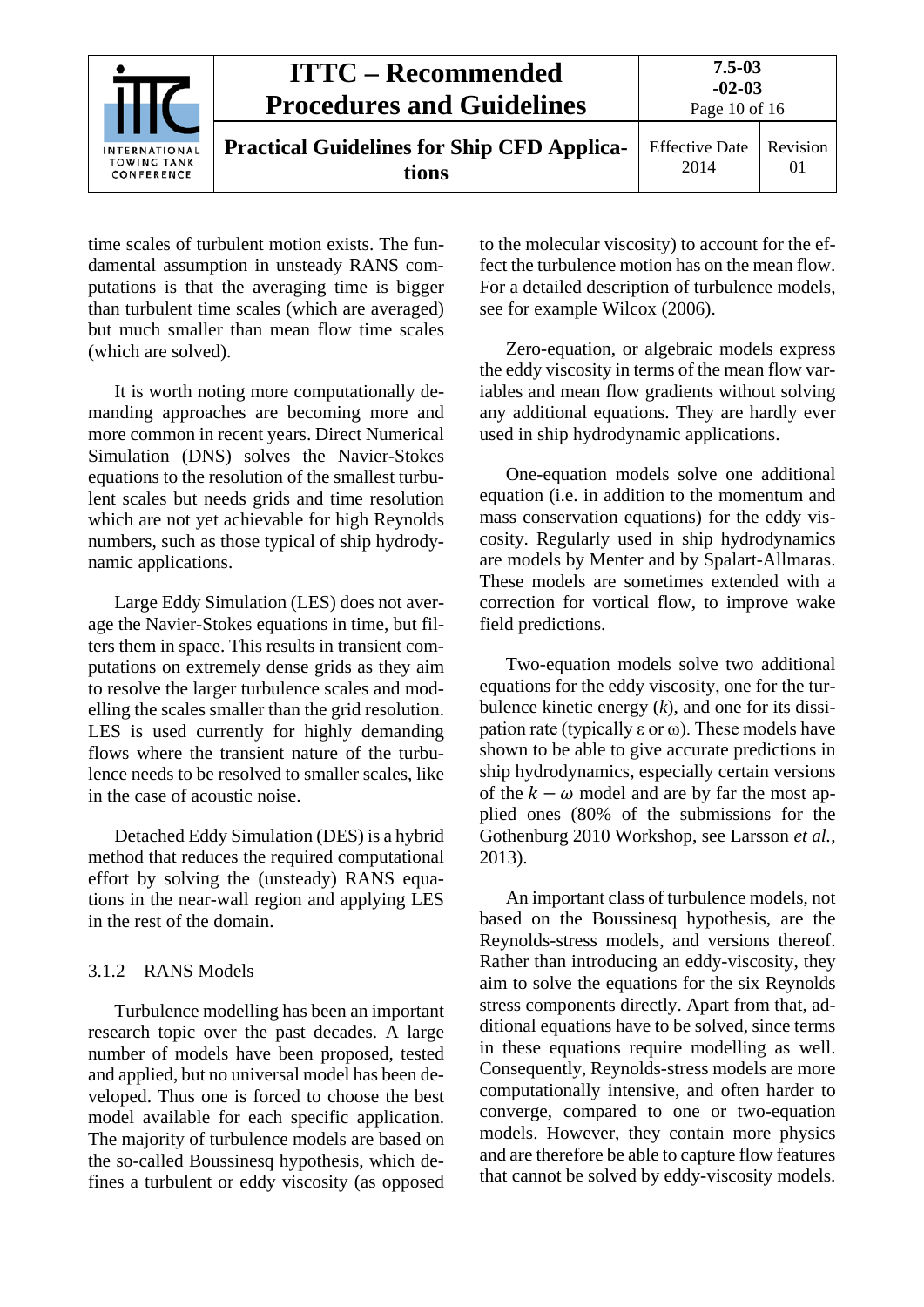|                                                          | <b>ITTC – Recommended</b><br><b>Procedures and Guidelines</b> | $7.5 - 03$<br>$-02-03$<br>Page 11 of 16 |                      |
|----------------------------------------------------------|---------------------------------------------------------------|-----------------------------------------|----------------------|
| <b>INTERNATIONAL</b><br><b>TOWING TANK</b><br>CONFERENCE | <b>Practical Guidelines for Ship CFD Applica-</b><br>tions    | <b>Effective Date</b><br>2014           | Revision<br>$\Omega$ |

Explicit algebraic Reynolds stress models are based on the algebraic expressions for each stress component which can be determined from two equation turbulence models. They are considered to be a reasonable compromise between complexity and performance.

### <span id="page-10-0"></span>**3.2 Near-wall Modelling**

In the near-wall region flow variables have very large normal gradients. In the viscous sublayer, viscous effects suppress turbulent fluctuations and have a dominant role in momentum transfer. This requires proper modelling of the near-wall region. Two approaches are available:

- 1. use of near-wall turbulence models that are able to resolve the flow all the way down to the wall;
- 2. use of wall functions, semi-empirical formulae that used to bridge the solution variables in the fully turbulent log-law region and the corresponding quantities on the wall, without actually resolving the flow in between (i.e. the viscous-affected sublayer).

Resolving flow by a near-wall model is a more rational approach. However, it requires grid nodes highly refined towards walls  $(y^{\dagger}=1$  as discussed in §2.3.6). This often leads to extremely high aspect ratio for the near-wall grid cells, not only resulting in large grids but also posing numerical instability problems in the solution procedure, making the computations substantially heavy. This is especially the case for full scale calculations.

Using wall functions eases the need of extreme refinements near the wall. In terms of  $y^+$ value, it suffices to have the first grid node in the range  $30 < y' < 100$  (see §2.3.5). However, wall functions are based on two-dimensional flow typically at zero pressure gradients and it is

well-known that these analytical expressions become less valid, or even invalid, with increasing adverse pressure gradients. Though corrections exist for wall functions in the presence of pressure gradients, these make the wall functions less stable. Thus it is a trade-off between accuracy and computational effort. Wall functions should be avoided if possible, and used with care when necessary.

### <span id="page-10-1"></span>**3.3 Surface Roughness**

The flow in the boundary layer is not affected by the surface roughness when the physical roughness height  $k<sub>s</sub>$  is small compared to the thickness of the laminar sublayer. In particular, the effect of the surface roughness is negligible when  $k<sub>s</sub>$  is lower than approximately  $2\nu/u^*$ , in this case the surface is said hydrodynamically smooth. For hydrodynamically rough surfaces, the logarithmic Law of the Wall is modified adding a term,  $\Delta u^+$ , which is a function of  $k_s$ . Unfortunately, this function depends on the type of roughness and no universal formulation is known.

In most ship CFD applications, surfaces are assumed to be hydraulically smooth. Otherwise the effect of the roughness can be modelled either modifying the wall functions or the turbulence boundary conditions. When wall functions are used, then different functions for  $\Delta u^+$  are used depending on the range of  $k_s$  and the types of roughness, such as sand grains or spheres. Interested readers are invited to consult Schlichting and Gersten (2000). No general guidelines can yet be given for wall-resolved boundary layers. However, the roughness profile is typically not resolved, the blockage effect of the roughness is taken into account using a modified wall unit,  $y_{mod}^+ = y^+ + k_s/2$ , and therefore the wall-adjacent cell should be higher than  $k_s$ .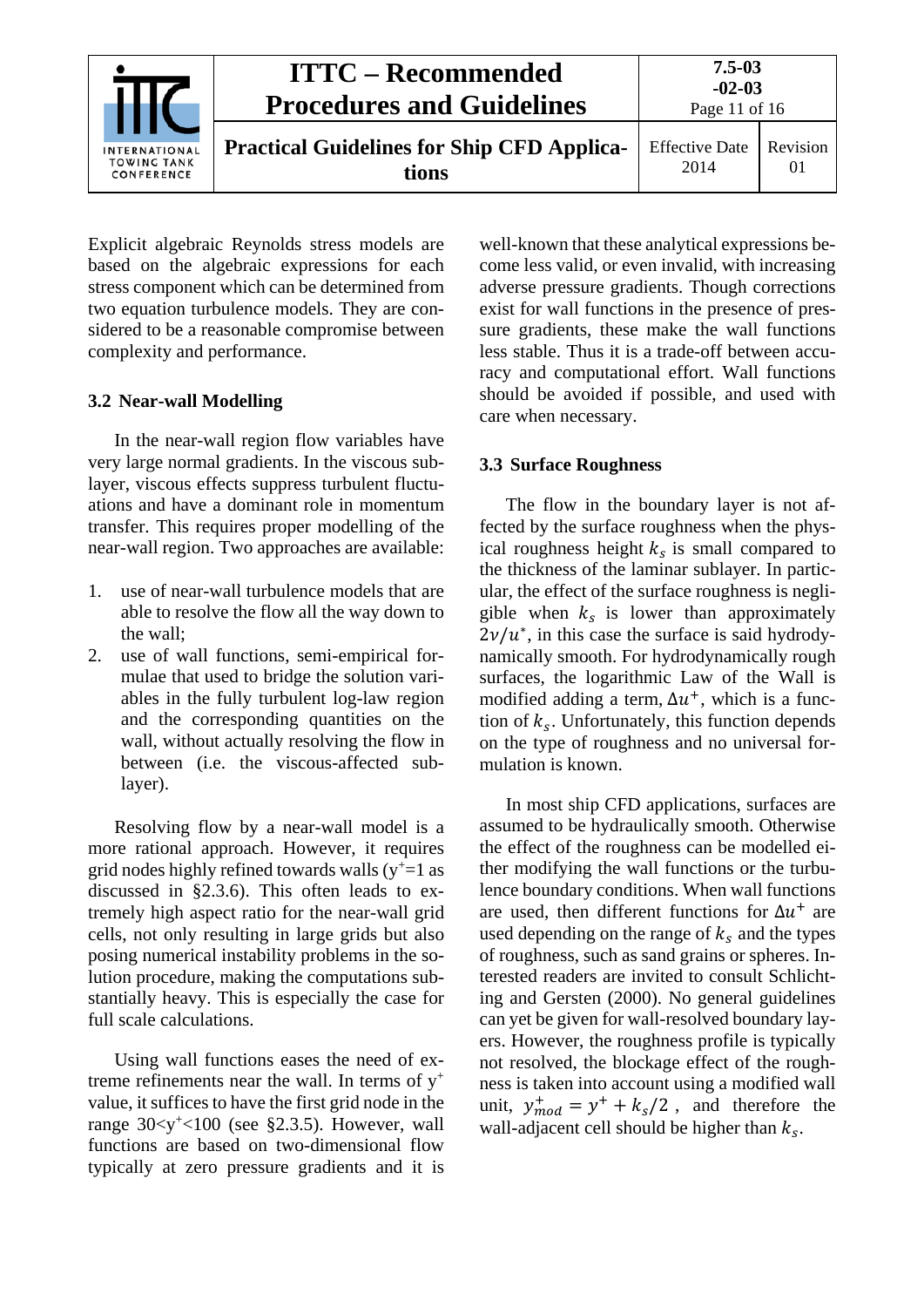|                                                          | <b>ITTC – Recommended</b><br><b>Procedures and Guidelines</b> | $7.5 - 03$<br>$-02-03$<br>Page 12 of 16 |                      |
|----------------------------------------------------------|---------------------------------------------------------------|-----------------------------------------|----------------------|
| <b>INTERNATIONAL</b><br><b>TOWING TANK</b><br>CONFERENCE | <b>Practical Guidelines for Ship CFD Applica-</b><br>tions    | <b>Effective Date</b><br>2014           | Revision<br>$\Omega$ |

## <span id="page-11-0"></span>**3.4 Numerical Schemes**

In the majority of industrial CFD codes, diffusion terms in the governing equations are discretized using a second-order (central differencing) scheme by default. Thus, spatial accuracy is largely determined by discretization scheme used for convection terms.

The first-order upwind (FOU) scheme, offered in many commercial CFD codes often as a default scheme, is very stable. However, it introduces large numerical (artificial) diffusion - that is why it is so stable. Its use can only be justified when the physical diffusion (turbulent  $+$  molecular) is much higher than the introduced numerical diffusion. This is true within the boundary layer, allowing use of hybrid schemes that use lower order near the wall and higher order farther out.

The majority of high-order convection discretization schemes in popular use today formally have a second-order of accuracy with an upwind bias. All these second-order upwind (SOU) schemes differ from one another in terms of the flux limiter used to suppress unphysical oscillations in the solutions. Still higher-order schemes such as fifth-order scheme exist; however, not all CFD solvers offer such higher-order schemes. Moreover, it has to be taken into account that higher order schemes are, in general, less robust than first or second order accurate schemes. Therefore, their use should be considered with special care. These schemes can be used in regions of high-quality grid (near orthogonal, low aspect ratio, low expansion ratio), like in Cartesian overset refinements, while lower-order schemes can be used in others regions. Higher-order schemes are standard in immersed boundary methods in Cartesian grids.

The SOU scheme is both reasonably accurate and robust, and for that reason is an industrial workhorse for convection discretization in body-fitted approaches. The SOU scheme is therefore recommended for all convection-diffusion transport equations.

First order accurate schemes in time may be used only if a steady-state is sought.

Although outside the scope of the present guidelines, it is worth mentioning that secondorder central differencing (CD) scheme is often used in large eddy simulation (LES) and direct numerical simulation (DNS) for its low-dissipation that is critical to accurately resolve turbulent structures. However, CD scheme is inherently unstable, raising convergence issues for cases involving fine grids and small effective viscosity (large local Reynolds number). One should consider using a stabilized form of central differencing.

## <span id="page-11-1"></span>**3.5 Free Surface**

There are two major categories in free surface models. For interface fitting approaches the numerical grid is conformed to the free surface shape. Interface capturing approaches define the free surface as an iso-surface of a marker function and thus the grid does not have to conform to the free surface.

In general, the interface fitting approach is more accurate and efficient than the capturing approach, since free surface boundary conditions can be applied in the exact free surface location. Therefore, the interface fitting model may be selected whenever possible. However, it should be noted that a deformation/re-gridding procedure is essential in order to keep the gridlines following the deformation of the free surface. This may cause severe distortion of gridlines even though the initial grid conforming to the undisturbed free surface has a good quality.

Difficulties in grid generation and/or regridding can be avoided with interface capturing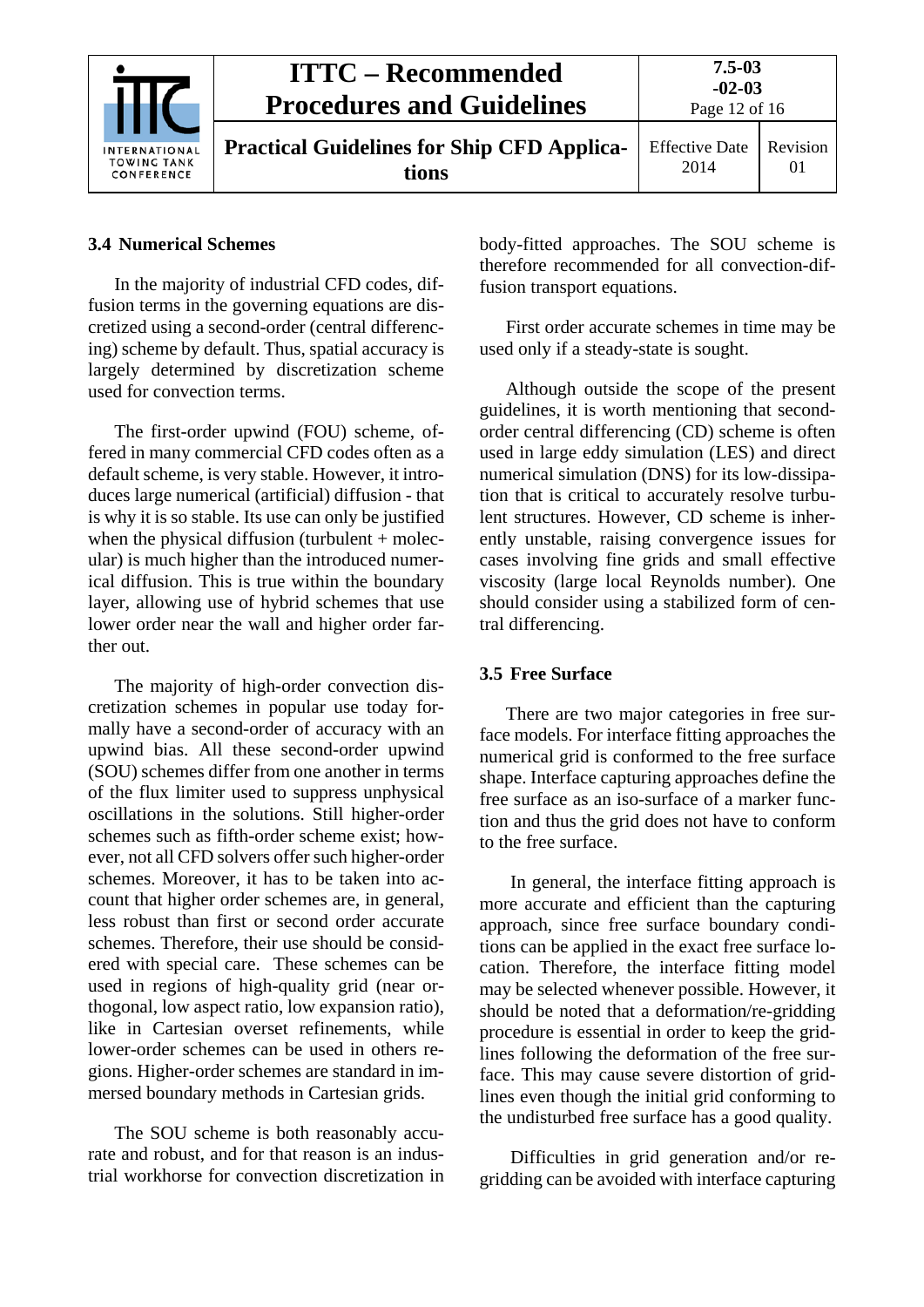| INTERNATIONAL<br><b>TOWING TANK</b><br>CONFERENCE | <b>ITTC – Recommended</b><br><b>Procedures and Guidelines</b> | $7.5 - 03$<br>$-02-03$<br>Page 13 of 16 |                |
|---------------------------------------------------|---------------------------------------------------------------|-----------------------------------------|----------------|
|                                                   | <b>Practical Guidelines for Ship CFD Applica-</b><br>tions    | <b>Effective Date</b><br>2014           | Revision<br>01 |

approaches. Also, for large deformation of free surface, such as overturning or breaking waves, interface capturing methods should be used since surface-tracking methods cannot resolve the change in surface topology. Since the capturing methods demand finer grid resolution near the interface, grid generation requires more attention. The choice of level-set method or volume-of-fluid method in for capturing approach has little impact in the final solutions. Although the numerical methods are different, well implemented flow solvers provide similar results for both models.

When a volume-of-fluid method is used, the volume fraction equation requires special care, since the transported quantity is essentially a step function across the free surface, and traditional convection schemes designed for convection-diffusion equations perform poorly in this case. Though geometric reconstruction offers the best possible solution, it is expensive and frequently pure transport is used, which does not guarantee a sharp interface throughout the computation. It has been found that convection schemes with some degree of downwind bias resolve the sharp interface much better.

# <span id="page-12-0"></span>**3.6 Time Step**

In explicit solvers the time step is chosen to satisfy the Courant–Friedrichs–Lewy (CFL) condition or to resolve the flow features of interest, whatever results smaller. The CFL condition is a condition on the CFL number, which represents the number of points travelled by a particle of fluid within a time interval equal to the time step:

$$
\frac{|\overline{u}|\Delta t}{\Delta x} < C_{max} \tag{0}
$$

where  $|\bar{u}|$  is the local velocity,  $\Delta t$  is the time step, and  $\Delta x$  is the linear cell size in the flow direction. In explicit solvers, where  $C_{max} < 1$ , the CFL condition is more demanding than in implicit solvers, where  $C_{max}$  can be larger than 1. In this case the time step is decided by the flow features. As a rule of thumb:

- for periodic phenomena (e.g. roll decay, vortex shedding, incoming waves etc.) use at least 100 time steps per period;
- for complex unsteady phenomena (e.g. wetted transom instabilities), use at least 20 time steps per period for the highest frequency to be resolved;
- for rotating propellers use at least 180 time steps per revolution;
- ∆*t* must be smaller than 0.01 *L/U* if one or two equation turbulence models are used, while it should be smaller than 0.001 *L/U* if Reynolds stress turbulence model is used.

#### <span id="page-12-1"></span>**3.7 Parallel Computing**

In modern computers, as a rule of thumb choose the number of cores so that you use from 50,000 to 500,000 grid points per core. In some cases fewer points per core can be used if the CFD code scales well to obtain faster turnaround, or more points per core if processor memory allows it and turnaround time is not critical.

To maximize performance, try to distribute the load evenly between nodes. For instance, if running in a Linux cluster with 2 quad-core processors (8 cores) per node, and your case needs 10 cores, you can distribute your load in two nodes using 8-2 or 5-5 configurations. The second balances the load per node better since it provides more memory bandwidth per process.

Modern workstations with shared memory are available with up to 64 processors, though much larger specialized systems are produced. High-performance clusters are typically cheaper per processor for large systems (thousands of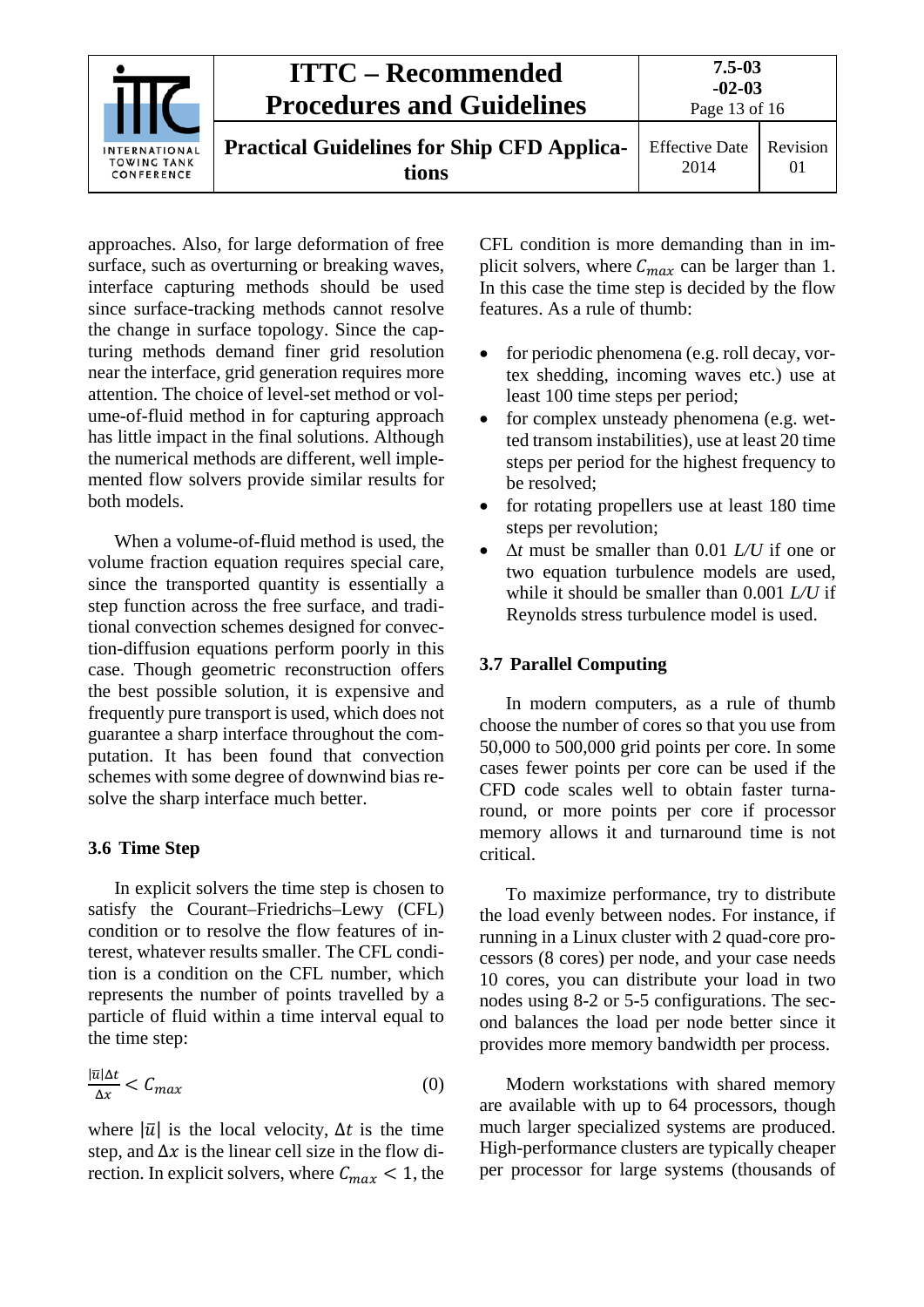| INTERNATIONAL<br><b>TOWING TANK</b><br>CONFERENCE | <b>ITTC – Recommended</b><br><b>Procedures and Guidelines</b> | $7.5 - 0.3$<br>$-02-03$<br>Page 14 of 16 |                |
|---------------------------------------------------|---------------------------------------------------------------|------------------------------------------|----------------|
|                                                   | <b>Practical Guidelines for Ship CFD Applica-</b><br>tions    | <b>Effective Date</b><br>2014            | Revision<br>01 |

cores) but use distributed memory. Sharedmemory systems allow all processors access all memory, resulting in easier programming and better scalability of most applications. On the other hand, distributed memory systems provide massive number of processors for very large computations.

# <span id="page-13-0"></span>**3.8 Convergence**

A number of convergence criteria should be defined and examined in order to ensure reliable convergence of solution. While different levels of convergence are acceptable, the uncertainty due to the convergence should always be estimated with a verification procedure.

Convergence should be achieved for both steady-state and transient computations. In the case of implicit transient computations, convergence must be evaluated at each time step.

The level of convergence should be assessed by the history of residual variations for the mass and momentum equations. Residuals indicate how far the present approximate solution is away from perfect conservation of mass and momentum. Thus the residual for a discretized equation is defined as the  $L_1$ -Norm of the imbalance between the left and the right hand side of that equation over all the computational points. Usually the residual is scaled by a reference value. Sometimes the L<sub>2</sub>-Norm or L<sub>∞</sub>-Norm are used to define the residual.

CFD users do not need to worry about the definition of residuals, as they are often pre-defined by code developers. Instead, attention should be paid to the selection of convergence criteria. The recommended criterion is the drop of scaled residuals by at least three orders of magnitude off their initial values. However it is acknowledged that due to complexity of some problems or oscillatory convergence this criterion may not be satisfied. In such cases, the convergence of forces and moments, and the convergence of the unknowns in key regions of the flow field (e.g. at propeller plane for nominal wake calculations) can be monitored.

# <span id="page-13-2"></span><span id="page-13-1"></span>**4. POST-PROCESSING**

### **4.1 Visualization**

A number of post processing plots should be used as a minimum sub-set of information to ensure that the correct settings have been used for each computation. This should include contour plots of the pressure coefficient, skin friction coefficient and  $y^+$  on the geometry surface, and vector plots of the boundary layer profiles along the geometry.

Reasonable checks should be carried out to ensure that the solution is physically sound and that it does not show the footprint of the grid.

### <span id="page-13-3"></span>**4.2 Verification and Validation**

The verification and validation of numerical simulations is an essential tool for the interpretation of the results and the identifications of those aspects of the simulation that can be improved.

The numerical uncertainty is due to the numerical error introduced by the method used to solve the chosen set of equations with the given boundary and initial conditions, while the modelling uncertainty is associated to the modelling error, which is the difference between the exact solution of this set of equations and the reality. The numerical uncertainty can be estimated performing a set of numerical simulations, while experimental data is necessary to estimate the modelling error.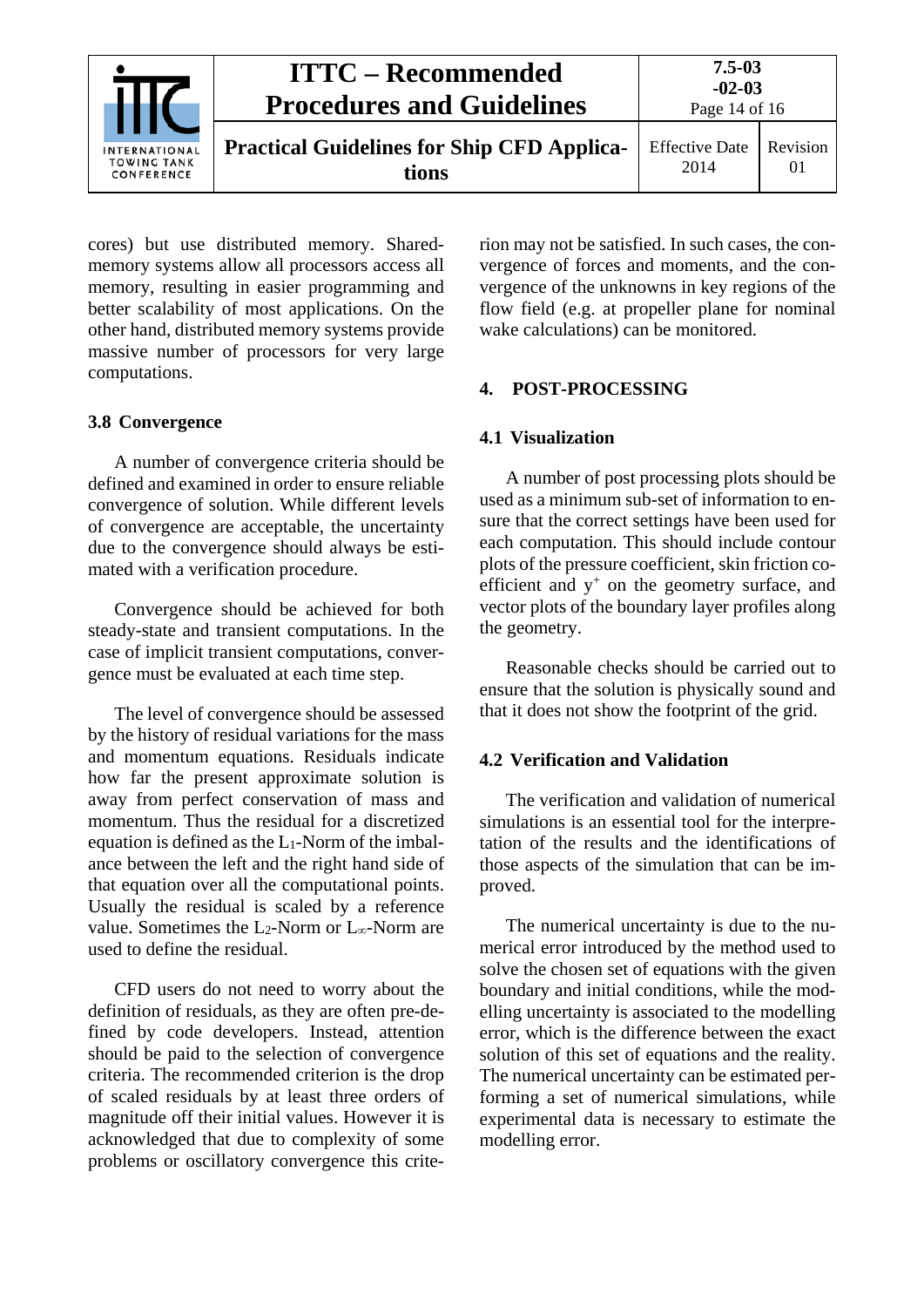

The ITTC procedure 7.5-03-01-01 provides "methodology and procedures for estimating the uncertainty in a simulation result". The procedure includes a *verification* procedure for the estimation of the numerical uncertainty, and a *validation* procedure for the estimation of the modelling error.

Any numerical results should be considered together with its numerical uncertainty. This becomes of critical importance when different design solutions are ranked based on the CFD results, since the uncertainty reflects, and allows the computation of, the probability that the ranking is correct.

The estimate of the uncertainty must be based on a verification and validation procedures but it can be assumed that the uncertainty does not change significantly with small changes of the boundary and initial conditions. Therefore, once the uncertainty has been estimated for one simulation, this can often be used as a reasonable estimate of the uncertainty of similar simulations. For example, if a parameter study on the hull geometry is performed, verification can be performed for only one or few values of such parameter. Care should be taken on these extrapolations that no significant changes on the flow field are observed between similar cases.

It must be noted that the difference between the uncertainties of different quantities computed with the same simulation can be higher than one order of magnitude. For instance, the uncertainty of the ship resistance is expected to be significantly lower than the uncertainty of the local flow speed in one point of the domain. Also, the higher the order of the derivatives of the primitive unknowns, the higher the uncertainty expected. For instance, the uncertainty on the velocity is expected to be lower than the uncertainty on the vorticity. Therefore, the uncertainty must be estimated for every quantitative result gathered from the simulation.

# <span id="page-14-0"></span>**5. REFERENCES**

- Hirsch, C. (1989) Numerical computation of internal and external flows: Fundamentals of numerical discretization, Wiley–Blackwell.
- Hirsch, C. (1990) Numerical computation of internal and external flows: Computational methods for inviscid and viscous flows, Wiley–Blackwell.
- Ferziger, J.H. and Peric, M. (2002) Computational Methods for Fluid Dynamics, Springer.
- Thompson, J.F., Warsi Z.U.A., Mastin, C.W. (1985) Numerical Grid Generation: Foundations and Applications.
- Pope, S. (2000) Turbulent Flows, Cambridge University Press.
- Sagaut, P. (2006) Large Eddy Simulation for Incompressible Flows, an Introduction, Springer.
- Schlichting, H., and Gersten, K. (2000) Boundary-layer theory, Springer.
- Wilcox, D.C. (2006) Turbulence Modeling for CFD (Third Edition), DCW Industries.
- Larsson, L., Stern F., Vissonneau, M. (2013) Numerical Ship Hydrodynamics: An assessment of the Gothenburg 2010 Workshop, Springer.